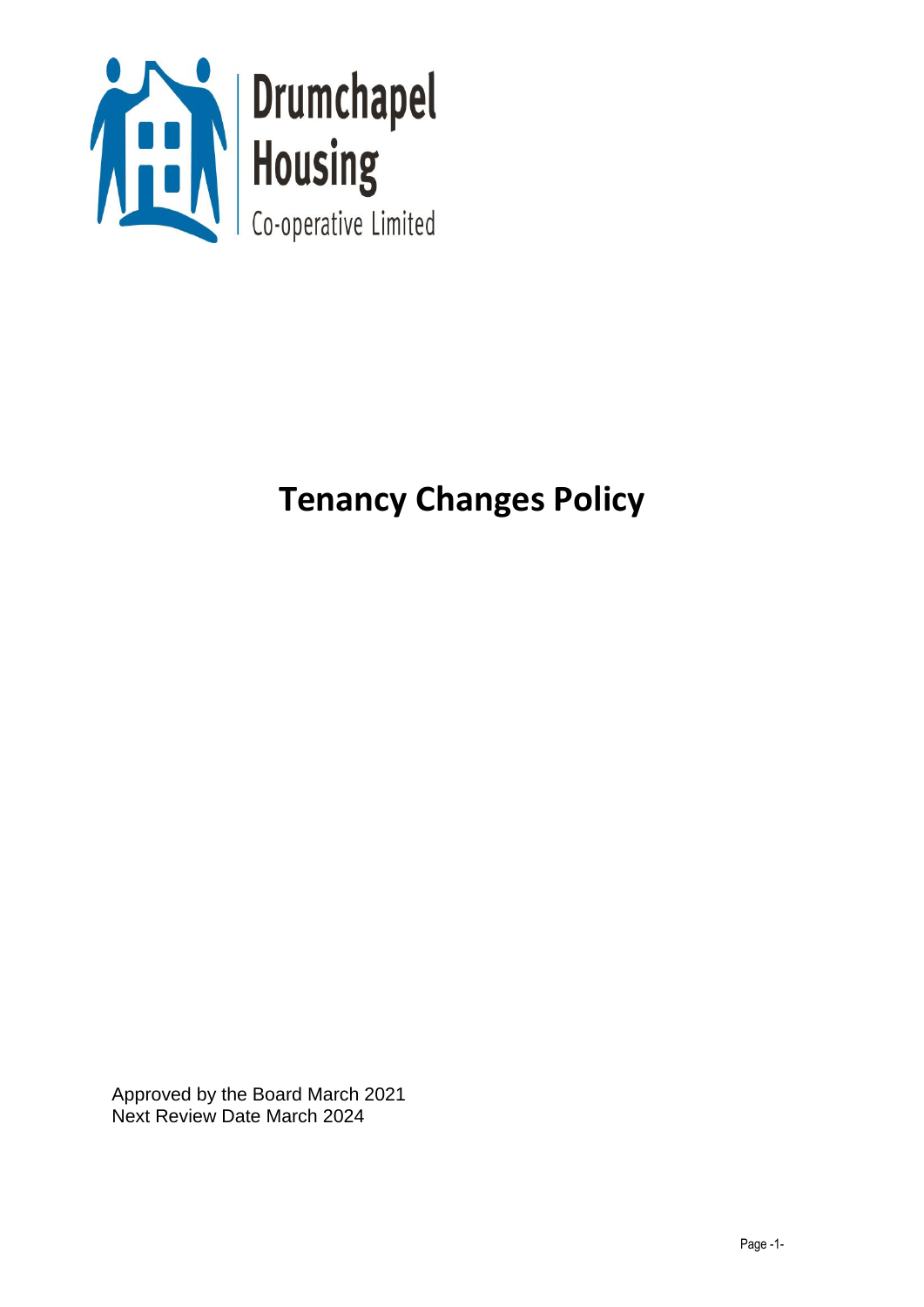## 1. **INTRODUCTION**

- 1.1 This policy aims to address the requirements of legislation in relation to Scottish Secure Tenancies and to comply with Regulatory Standards and Regulatory Requirements.
- 1.2 Drumchapel Housing Co-operative Limited (DHC) will aim to ensure that in the implementation of this policy, no individual or group is treated unfairly or discriminated against on the grounds of race, colour, culture, ethnic or national origin, religion, gender, age, disability, sexual orientation, family circumstances or marital status.

## 2. **POLICY OBJECTIVES**

- 2.1 The purpose of this policy is to outline DHC approach to the following:
	- a) the use of tenancy agreements
	- b) the use of joint and sole tenancies
	- c) succession to tenancy
	- d) abandoned tenancies
	- e) mutual exchanges
	- f) assignation to tenancy
	- g) voluntary changes to tenancy
	- h) instructions to change tenancies under the Matrimonial Homes (Scotland) Act 1981

#### **Legislation:**

Housing (Scotland) Act 2001 Matrimonial Homes (Family Protection) (Scotland) Act 1981 General Data Protection Regulations 2018 Freedom of Information Scotland Act Human Rights Act 1998 Disability Discrimination Act 1995 Sex Discrimination Act 1975 Housing Scotland Act 2014

## 3. **USE OF TENANCY AGREEMENTS**

- 3.1 In most circumstances, DHC will offer all tenants a Model Scottish Secure Tenancy (SST) - a tenancy as defined by section 11 of the Housing (Scotland) Act 2001, however in some circumstances, we may be offering an Occupancy Agreement (OA) or Short Secure Tenancy Agreement (SSST).
- 3.2 The Housing (Scotland) Act 2014 introduced the option to convert a SST to a SSST in appropriate circumstances, DHC will consider offering SSST in the following circumstances: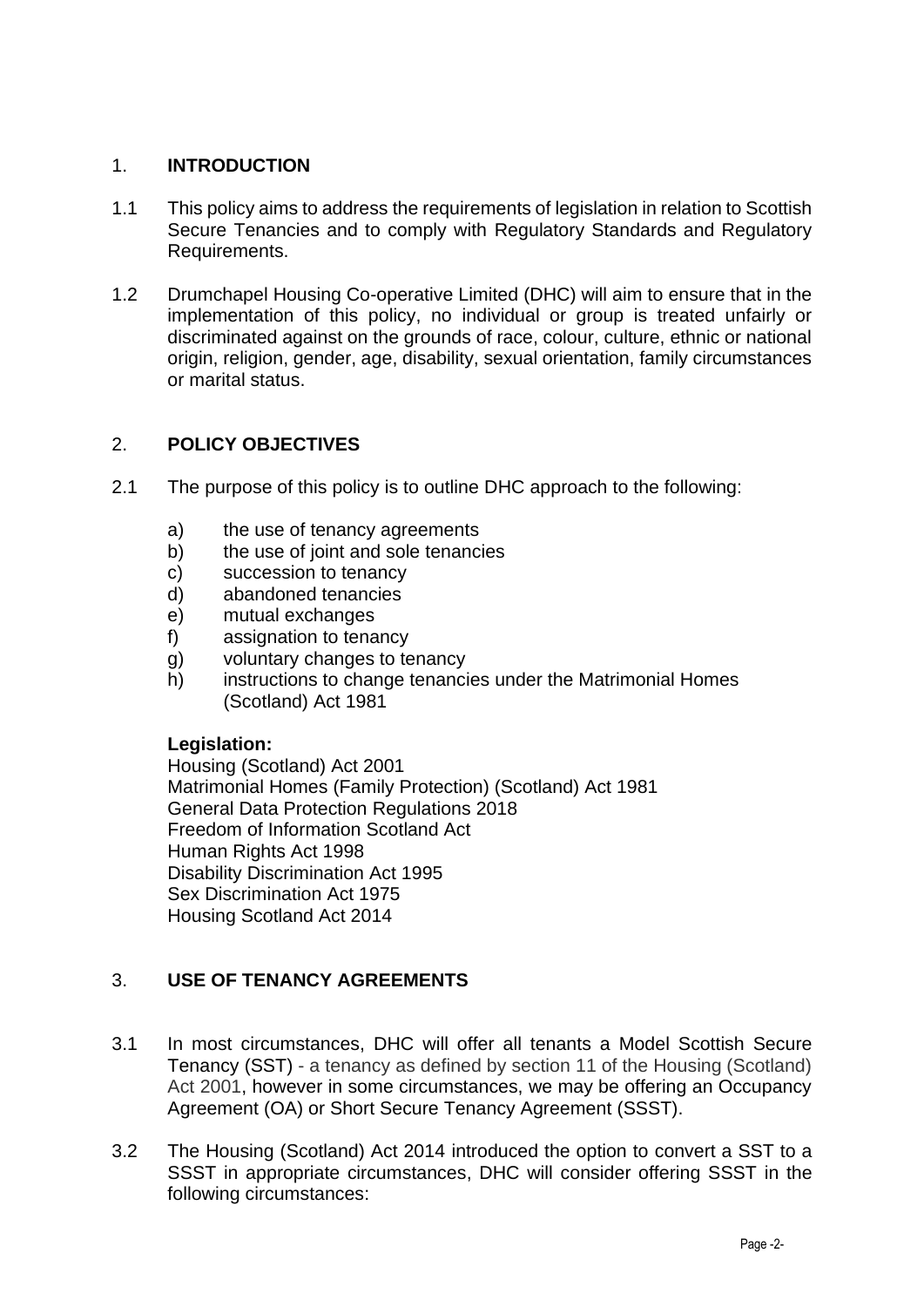- a) where a tenant has been evicted from a previous tenancy with DHC or with a previous landlord; **or**
- b) in response to a request by another landlord or partner agency to provide short term emergency accommodation; or
- c) to homeowners where the home is to be let on a temporary basis pending the making of arrangements in relation a tenantable property owned by the person to allow their housing needs to be met
- 3.3 In the case of 3.2(a) above, the Short Scottish Secure Tenancy would be converted to a Scottish Secure Tenancy provided the tenant, if evicted for rent arrears, had repaid the debt, or, if evicted for breach of any other clause in the tenancy agreement, had demonstrated that such breach was unlikely to be repeated.
- 3.4 DHC can convert a Scottish Secure Tenancy to a Short Scottish Secure Tenancy by service a notice on the tenant in terms of Section 35 of the Housing (Scotland) Act 2001 where there has been an anti-social behaviour order or anti-social behaviour in the three years before the notice is served. The tenancy will convert back to an SST unless proper notice is served on the tenancy to end.
- 3.5 DHC will also consider offering Occupancy Agreements to the occupants of multiple occupation supported accommodation in partnership with other support agencies in providing support.
- 3.6 The Co-operative, by virtue of Fully Mutual Status, does not offer the Right to Buy or the transfer of preserved Right to Buy which was abolished in the Housing (Scotland) Act 2014. New Tenants are advised prior to signing the tenancy agreement and at the sign-up interview.

## 4. **JOINT AND SOLE TENANCIES**

- 4.1 If a tenant wants to add a joint tenant to their tenancy agreement, this needs our consent as the landlord. Section 12(1) of the 2014 Act made the following changes:
	- the proposed joint tenant must have lived at the property as their only or principal home for the **12 months before** they apply to become a joint tenant; and
	- the 12-month period cannot begin unless DHC have been told that the person is living in the property as their only or principal home. DHC must have been told that by the tenant, a joint tenant, or the person who wishes to become a joint tenant.
- 4.2 DHC will not insist on joint tenancies at the start of a new tenancy, this decision will be that of the tenant and will normally be determined by the prospective tenant's details on their application form. All couples or partners will have the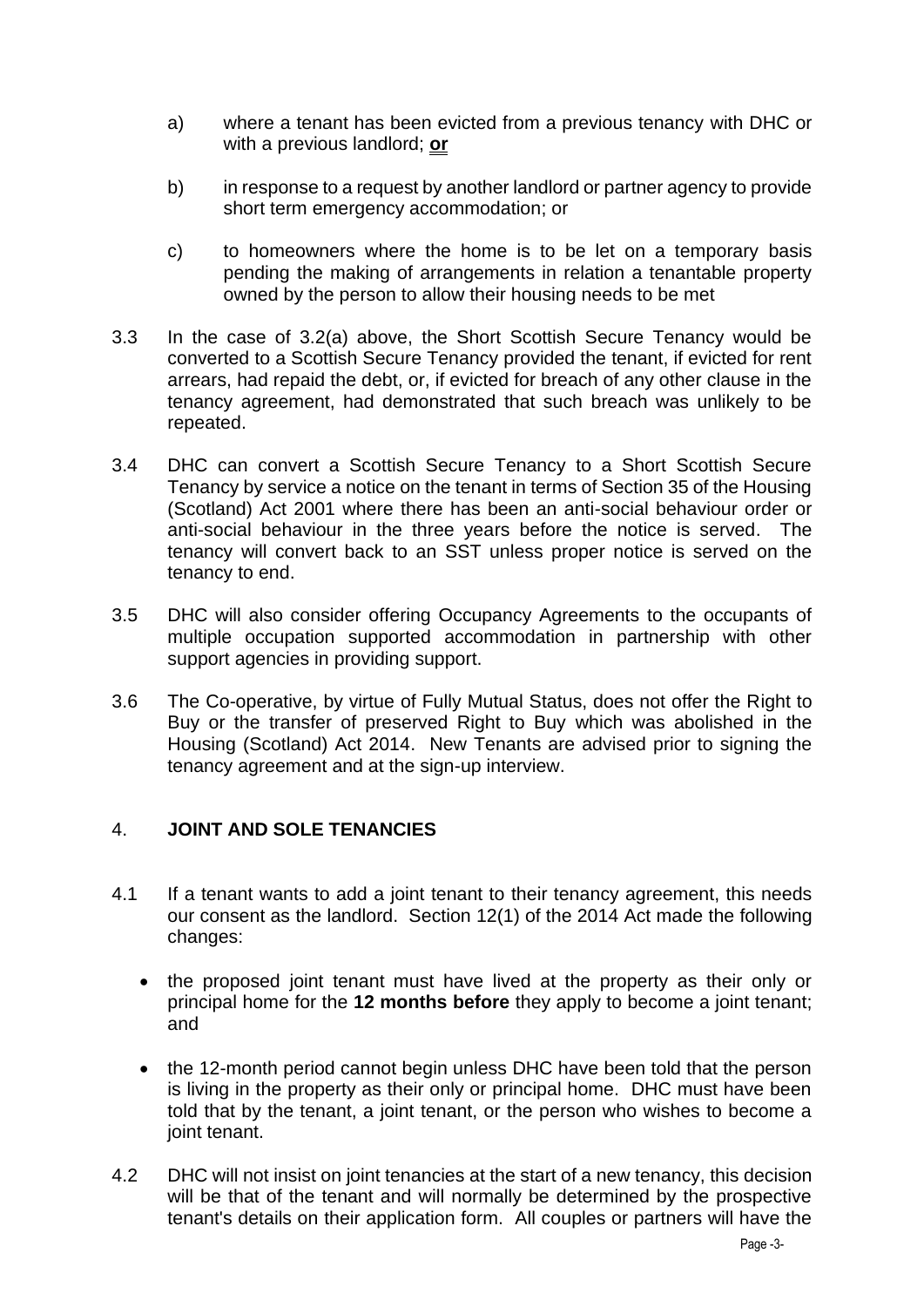options provided and they will choose if they require a joint tenancy agreement with single applicants being offered sole tenancies.

- 4.3 In the case of joint applicants, their joint and several liability under the tenancy agreement will be explained.
- 4.4 Termination of a joint tenancy can bring the joint tenants' tenancy to an end by giving the Co-operative 4 weeks-notice and to the other joint tenant as noted at 6.9 of the SST. The tenancy will not end, and the Co-operative will then notify all parties to the changes in the joint tenancy.
- 4.5 If a joint tenancy wants to change to sole tenancy, they must make this request in writing to the Co-operative. In these circumstances the joint tenants' agreement will be necessary.
- 4.6 If a joint tenant abandons the tenancy and the other joint tenant remains in the property, the Co-operative must serve on the abandoned joint tenant a Notice of Abandonment in order to bring the abandoning joint tenant's interest in the house to an end as laid out in 6.8 of the SST.

## 5. **SUCCESSION TO TENANCY**

- 5.1 The 2014 Act changed some of the rules around when certain people can succeed to (take over) a Scottish Secure Tenancy on the death of the tenant. To ensure rights to succession are protected, tenants must have told DHC that the person wishing to succeed to a tenancy has moved into the property at the time they do so. All applicants for succession must be a least 16 years old.
- 5.2 **Unmarried Partners**; under Section 13(a) and 13(d) of the 2014 Act made changes to the rules on succession for unmarried partners:
	- the house must have been the unmarried partner's only or principal home for 12 months before they qualify to succeed to the tenancy; and
	- the 12-month period cannot begin unless we have been told that the individual is living in the property as their only or principal home. We must have been told that by you, a joint tenant, or the person who wishes to succeed to the tenancy.
- **5.3.1 Family Members;** Section 13(b) and 13(d) of the 2014 Act made changes to the rules on succession for family members:
	- the house must have been the family member's only or principal home for 12 months before they qualify to succeed to the tenancy, and
	- the 12-month period cannot begin unless DHC have been told that the family member is living in the property as their only or principal home. DHC must have been told that by the Tenant, a joint tenant, or the person who wishes to succeed to the tenancy.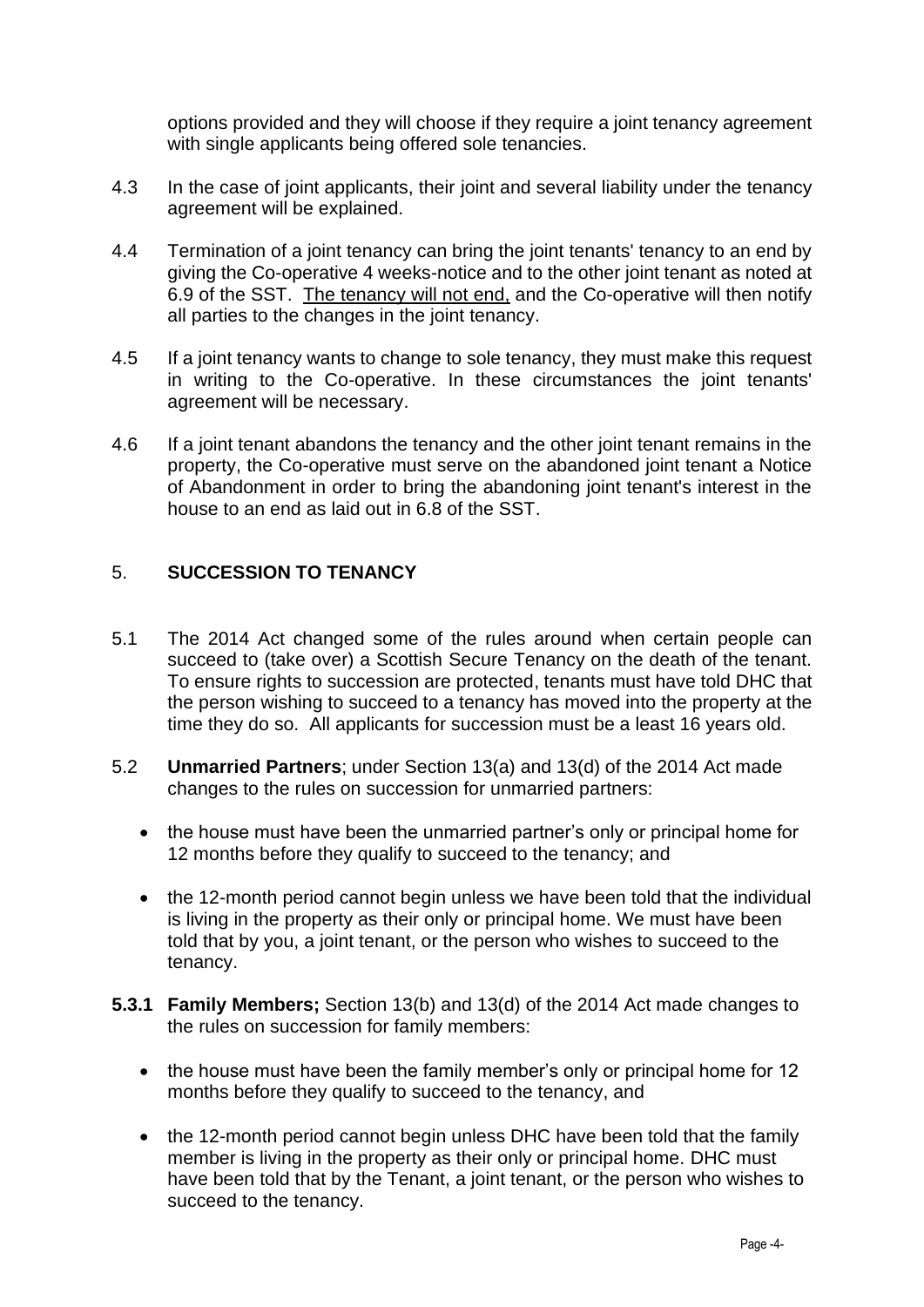- **5.4 Carers;** Section 13(c) and 13(d) of the 2014 Act make changes to the rules on succession for carers:
	- the house must have been the carer's only or principal home for 12 months before they qualify to succeed to the tenancy; and
	- the 12-month period cannot begin unless we have been told that the carer is living in the property as their only or principal home. We must have been told that by the tenants, a joint tenant, or the carer.
- 5.5 The tenancy can only be inherited twice under the provisions noted above. If the tenancy has already been inherited twice, the third death will normally end the tenancy. This will not happen if there is a surviving joint tenant whose Scottish secure tenancy will continue. However, if there is still a person in the house who would otherwise qualify to inherit the tenancy under the above paragraphs, the tenancy will continue for up to 6 months after the last death. The tenancy will not be a Scottish secure tenancy for that period and may be offered a Short Scottish Secure Tenancy by the Co-operative to enable the qualified person to continue to occupy the house for the period of six months. The person is liable to pay rent that becomes due after the tenant's death for the rental period in which they occupy the house.
- 5.6 All claims to succeed to a tenancy must be made in writing within four weeks of the tenant's death with the qualifying person must also apply for membership and be accepted as a member of the Co-operative within a four week period of the tenant's death or notification of right to succeed. If the qualifying person fails to do so or the Co-operative refuses the application for membership, the person will be treated as having declined the tenancy at the time of the tenant's death.

The tenancy shall not be capable of being bequeathed, or willed, on the death of the tenant or successor.

- 5.7 Succession rights for supported accommodation, designed or specially adapted for occupation by a person whose special needs require accommodation of the kind provided by the house are restricted to spouse, co-habitee, or same sex partner and joint tenants only
- 5.8 A qualified person who is entitled to succession to tenancy may decline the tenancy by giving the Co-operative notice in writing within 4 weeks of the tenant's death.
- 5.9 Where there is a qualified person and that person declines the tenancy, the tenancy shall pass to any other qualified person in the order of succession rights as outlined in the SST Part 7.7. They must vacate the house within 3 months of the date of the notice declining the tenancy. The person is liable to pay rent that becomes due after the tenant's death for the rental period in which they occupy the house.
- 5.10 Where an applicant does not qualify for succession to the tenancy, written notification will be issued to both the applicant and the next of kin if applicable,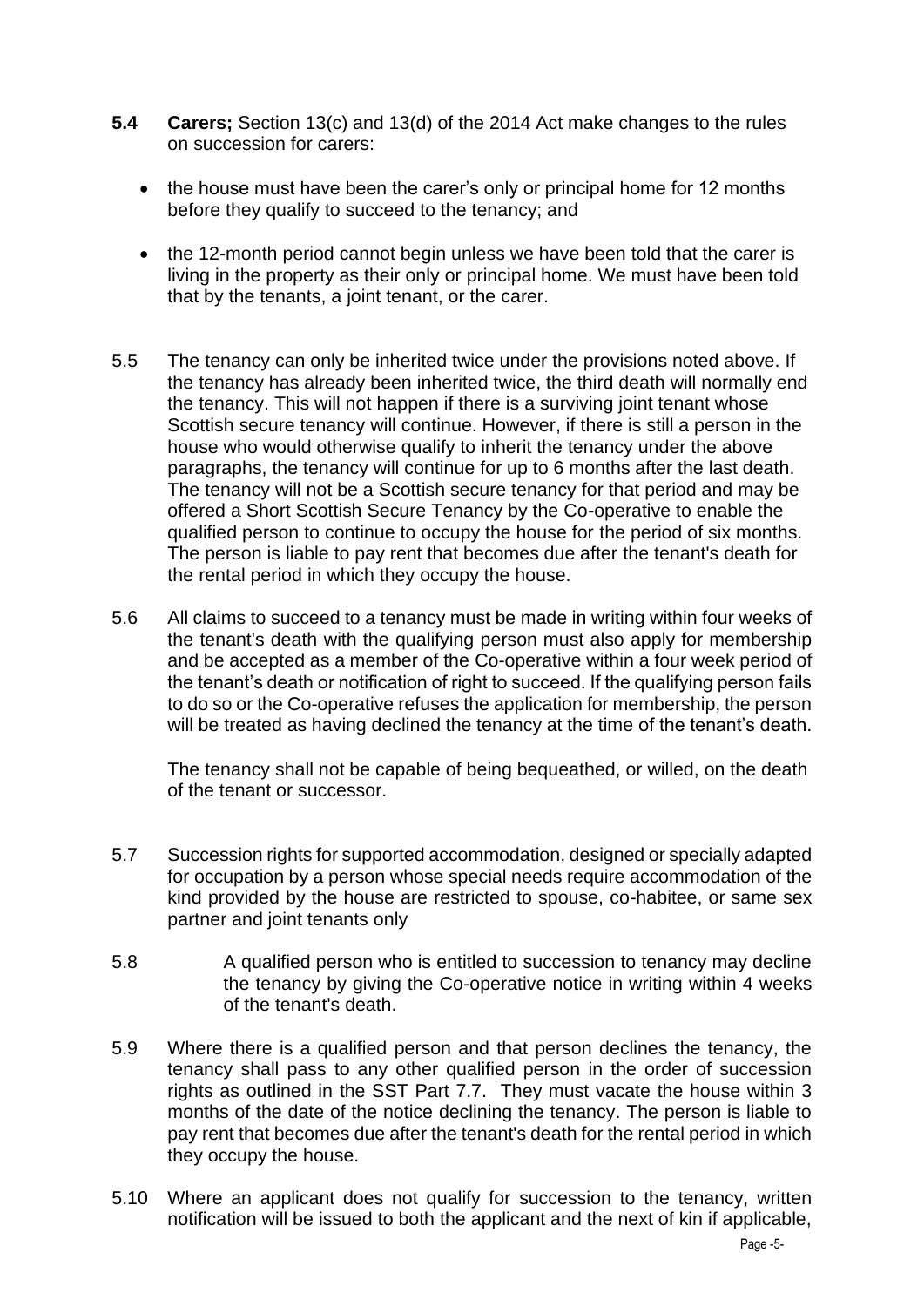detailing: -

- the reason they do not qualify
- tenancy end date
- advising that the house is cleared of furniture and effects within 14 days or with the prior agreement of the Co-operative

In the circumstances where there is doubt as to whether the successor qualifies or not, the onus will be on the successor to establish proof. The Co-operative will make every effort to establish entitlement to tenancy by direct contact with relevant external agencies.

## **6 ABANDONED TENANCIES**

6.1 If DHC have reasonable grounds for believing that the tenancy has been abandoned, notice will be served giving at least 4 weeks' notice that we believe that the tenancy has been abandoned. If, at the end of that period, we have not had any response to the first notice, we will serve a second notice to end the tenancy. Tenants have the right to make application to the Sheriff against repossession within six months. DHC will secure the safe custody and delivery any property which is found in the house and may make a charge for this and to dispose of any property unless arrangements for its delivery within a given period are made.

## 7. **MUTUAL EXCHANGE**

7.1 A mutual exchange takes place where two or more tenants agree to exchange houses with each other. The Co-operative permits mutual exchanges between its own tenants and tenants of other RSL's subject to certain terms and conditions.

A mutual exchange can:

- assist tenant's mobility
- encourage the most effective and efficient use of the Co-operative's stock
- ensure equal access to mobility opportunities for tenants
- encourage and assist positively to the demand for moves within the social rented sector

#### 7.2 **MUTUAL EXCHANGE CRITERIA**

The Co-operative may permit mutual exchanges subject to the following terms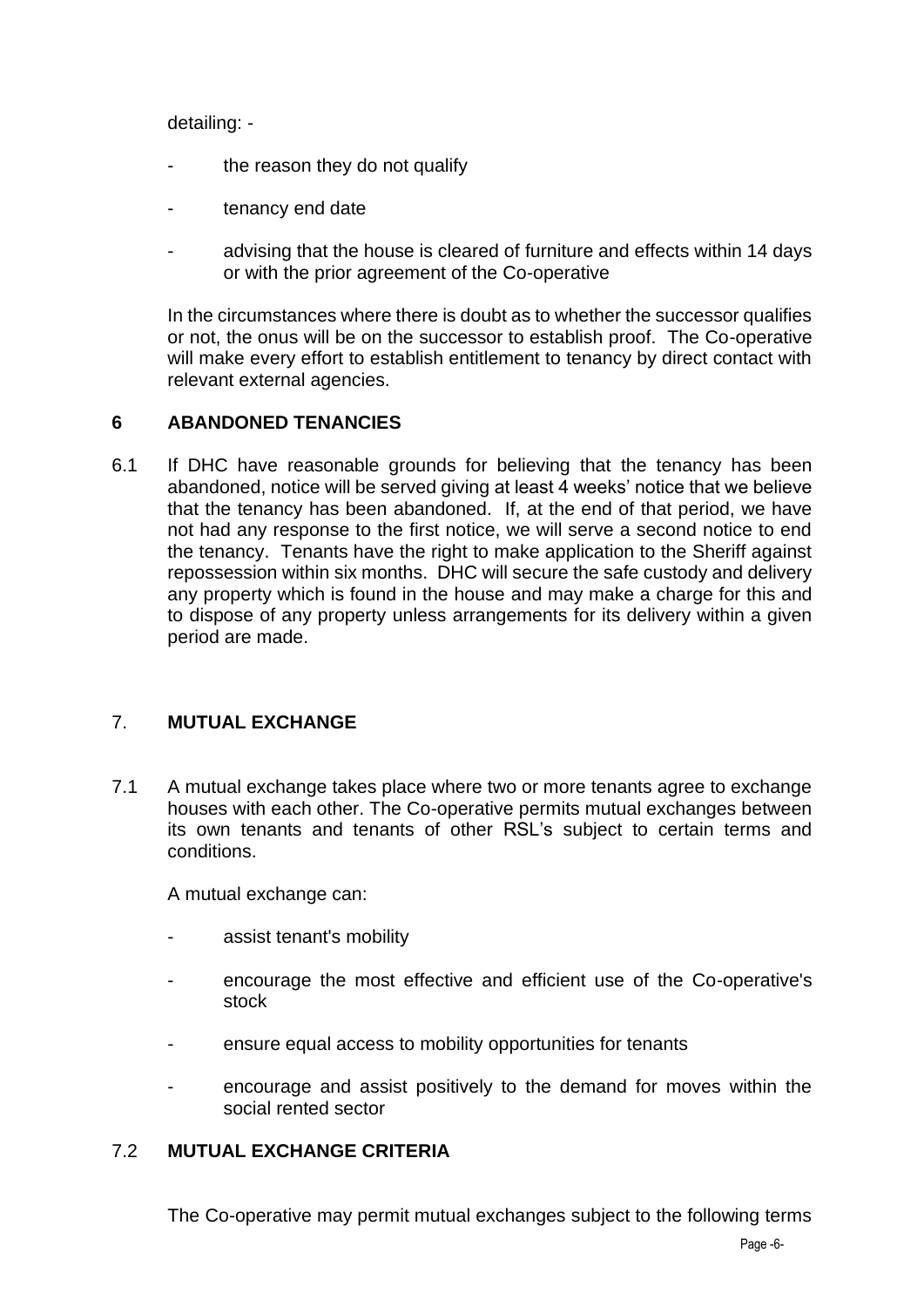and conditions:

- 7.3 The tenant(s) have been resident in their current properties for a minimum of three years, unless they have been required to move by the Co-operative.
- 7.4 Agreement to the exchange must have full written consent and approval of the appropriate landlords before taking place.
- 7.5 Any incoming tenant to the Co-operative through the mutual exchange route would be offered a Scottish Secure Tenancy Agreement.
- 7.6 The Co-operative will satisfy itself that the tenants have a valid reason for wishing to move and that both parties have conducted their tenancies in a satisfactory manner and that neither parties are in rent arrears and that satisfactory rent accounts have been maintained and neither parties have been or are currently subject to anti-social behaviour orders or breaches of their tenancy conditions.
- 7.7 An exchange will only be considered where the households are appropriate to the family complement and size of houses exchanged. There will be no overcrowding permitted. Under occupation may be considered to the standard of one person less than the intended occupancy.
- 7.8 For the purposes of defining occupancy standards, the criteria outlined in the Allocations Policy will be used (see Appendix 1 - Occupancy Guidelines).
- 7.9 The exchange will not incur any costs to the Co-operative other than any statutory checks which may be required and both parties accept the property as seen.
- 7.10 That the outgoing tenant leaves the property in a satisfactory decorative condition and without any outstanding repairs that are the tenant's responsibility, unless there are extenuating circumstances such as old age or infirmity.
- 7.11 The incoming tenant will be required to become a member of the Co-operative and complete a Share Application and payment of the share fee prior to signing the tenancy agreement.
- 7.12 Permission to exchange will **not normally be granted** in the following circumstances:
	- a) where the dwelling is designed to make it suitable, or has been adapted for a physically disabled person and if the exchange took place, no such person would be living in the house;
	- b) the dwelling is one of a group that has been let to persons with special needs, and a special care facility is provided close by in order to assist the tenant and if such an exchange took place, there would be no person with special needs living in the dwelling;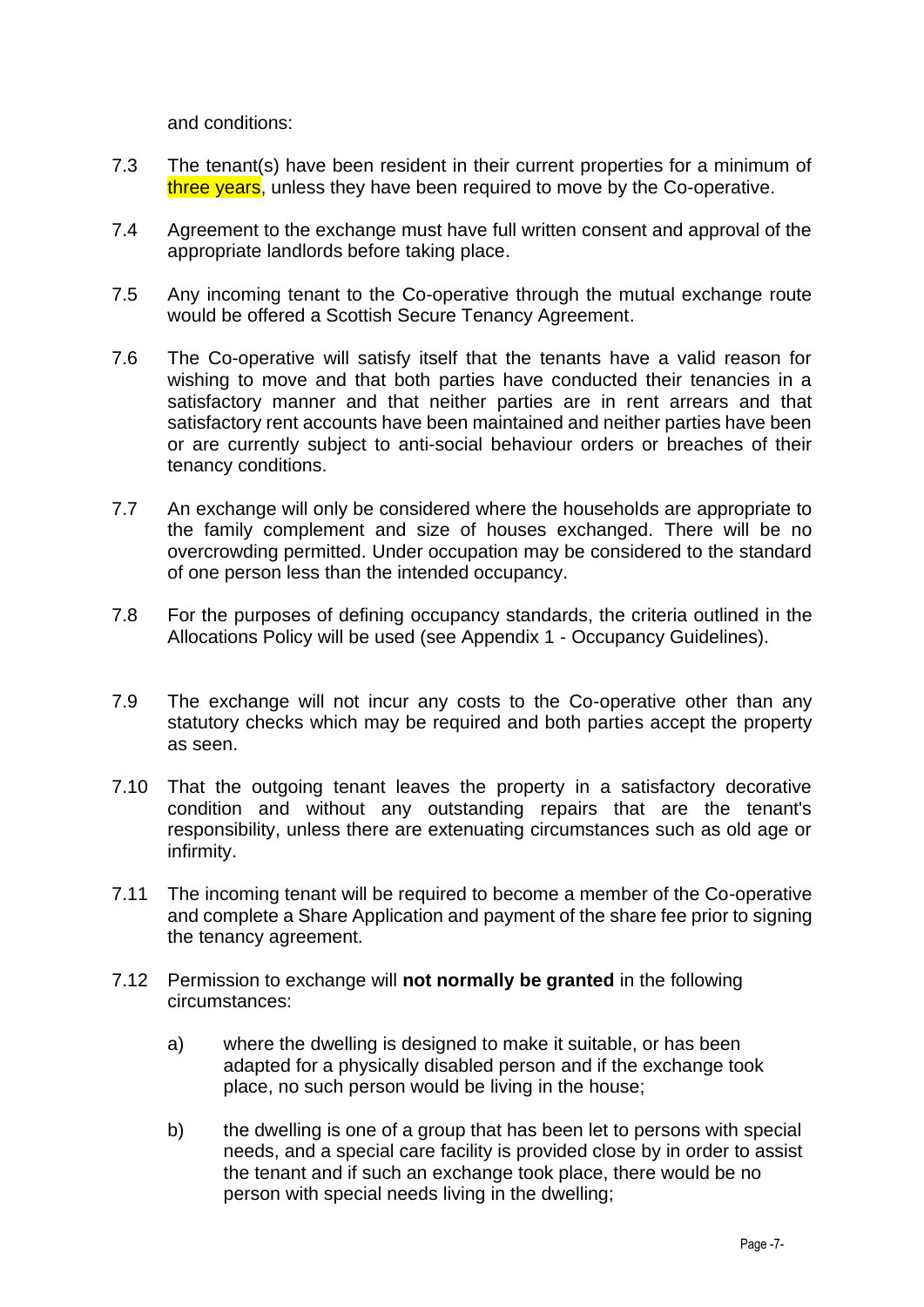- c) where an order for recovery of possession of the property has been made against the tenants or a Notice of Proceedings has been served on the tenant and is still live;
- d) no exchange should be agreed for incoming tenants whose home has been provided by their landlord in connection with the tenant's employment.
- e) if the exchange would lead to overcrowding
- f) is not suitable to the needs of the tenant and their family
- g) the accommodation is substantially larger than required by the tenant and their family

## 8. **ASSIGNATION TO TENANCY**

- 8.1 Tenants can request to assign their tenancy. Assignation (passing the tenancy to someone else) needs our consent as the landlord. Section 12(2) of the 2014 Act made the following changes:
	- the house must have been the tenants only or principal home during the 12 months immediately before they apply for written permission to pass the tenancy to someone else; and
	- the person that they wish to pass the tenancy must have lived at the property as their only or principal home for the 12 months before and the 12 month period cannot begin unless DHC have been told that the person is living in the property as their only or principal home.
- 8.2 Assignation of tenancy involves the transfer of the rights and responsibilities which are held by the original tenant (the assignor) to another individual (the assignee). Assignation can only take place where a tenant intends to leave the household and the assignee becomes a member of the Co-operative.
- 8.3 Where assignation is approved, the new tenant acquires the rights and obligations of the previous tenant from the date the assignation of the tenancy is granted.
- 8.4 The Co-operative will not unreasonably withhold its consent to assignation requests but will consider such requests for assignation of a tenancy provided the conditions clause 14 are met, subject to the following criteria:
	- a) assignation must have formal written consent of the Co-operative
	- b) the original tenant will leave the household
	- c) in the event of a marital breakdown where the departing spouse/cohabitee provides written agreement to an assignation in favour of the remaining spouse/co-habitee; **or**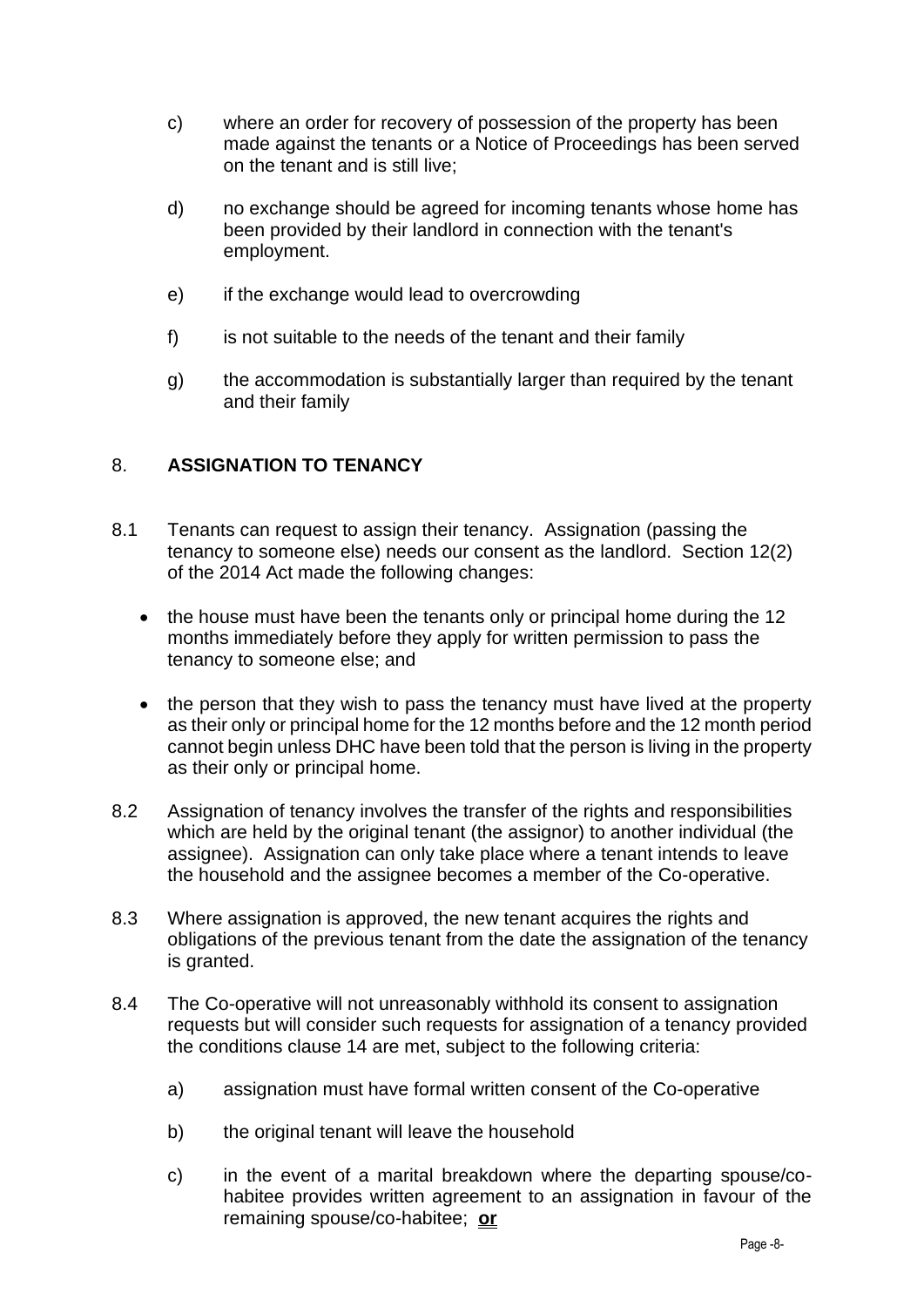- d) as defined by the Housing (Scotland) Act 2001 on non-agreement of a departing spouse who has abandoned the tenancy
- e) in the case of a joint tenancy where one of the parties wishes to relinquish the tenancy in favour of the remaining tenancy
- f) the proposed tenant is over 16 years of age
- g) the proposed tenancy does not constitute a contrived tenancy under the housing benefit regulations
- h) where the tenant is leaving the area and wishes to assign the tenancy to a son or daughter over the age of 16 years who have been living in the property and require to remain in the area to continue employment.
- 8.5 The new tenant (assignee) will acquire the rights and obligations of the previous tenant by a written assignation document referring to the original tenancy agreement and will also include any outstanding rent arrears which have been due by the assignor and are the subject of a Notice under Section 14 (2) of the Housing (Scotland) Act 2001. The Assignation Document will then be attached to the Assignor's Tenancy Agreement and held in the original file.
- 8.6 The Co-operative will ensure the assignee is fully aware of their rights and obligations of the tenancy before permission for the assignation is granted.
- 8.7 The Co-operative maintains an open housing list and will aim to ensure that applicants on the housing list will not be compromised and will not normally consent to assignations other than those mentioned above.

#### 9 **REFUSAL OF AN ASSIGNATION**

- 9.1 An assignation can only be considered where the house has been the assignee's only or principal home throughout the period of 12 months prior to the date of the application for consent to the assignation and the 12 month period will only begin to run from the date Drumchapel Housing Co-operative have been advised by the tenant or by assignee that the property is the assignees only or principal home.
- 9.2 Where an order for recovery of possession has been made against the tenant or a Notice of Proceedings has been raised against the tenant and is live.
- 9.3 Where the assignation would lead to overcrowding.
- 9.4 Where the assignation would not make appropriate use of the house and the purpose for which it had been designed or adapted.

#### **9.5 ASSIGNATIONS - GENERAL INFORMATION**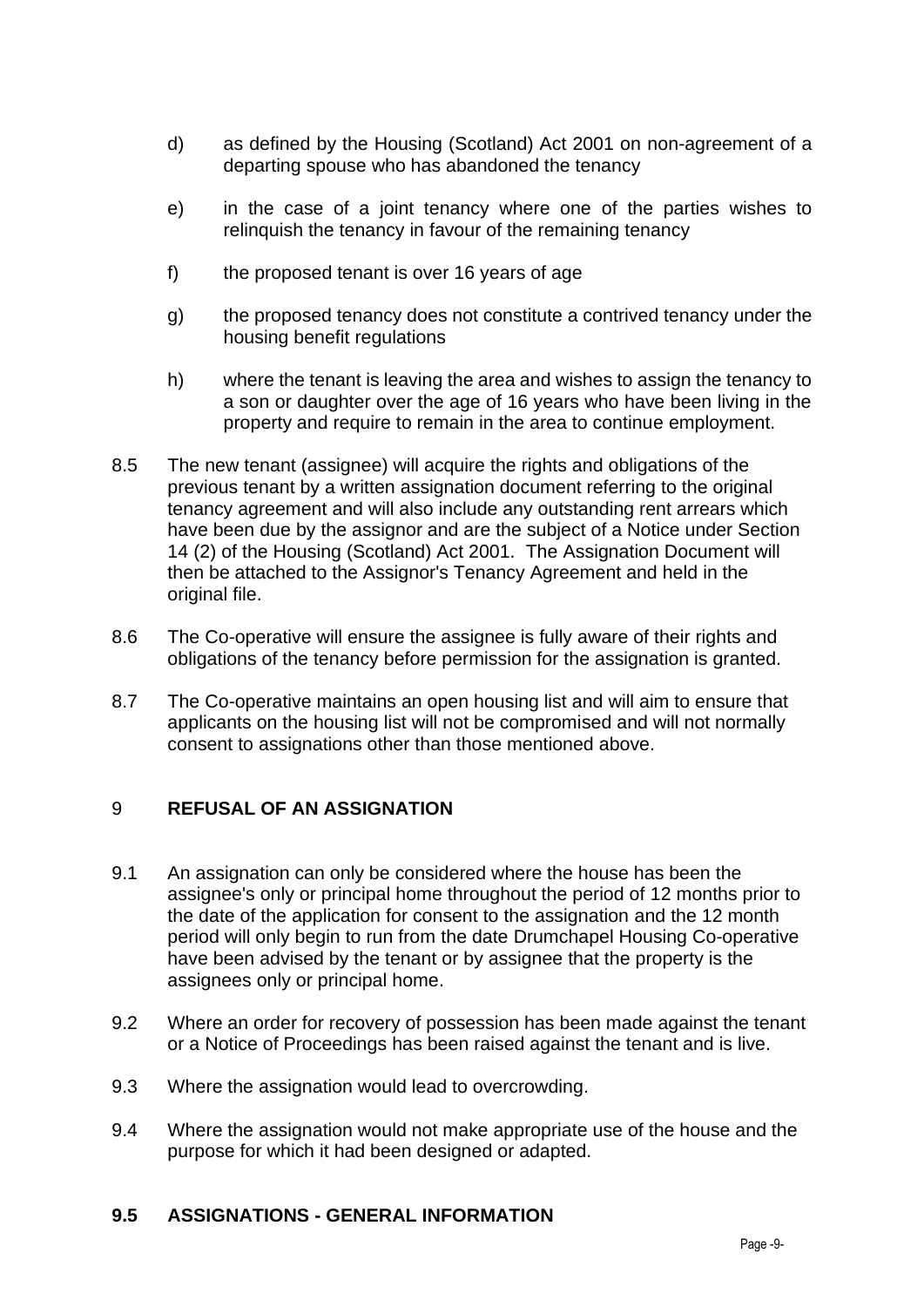- 9.6 The Co-operative aims to respond formally to consent or refusal of applications for assignation within 28 days of receipt of application.
- 9.7 The Co-operative will not unreasonably withhold consent.
- 9.8 An assignee acquires the rights and obligations of the previous tenant.
- 9.9 The Co-operative's policy is not to permit assignations other than those detailed above as it is unfair to a qualified applicant on the waiting list to be denied the opportunity of rehousing because an outgoing tenant has nominated his or her own choice of assignee. In exceptional circumstances, the granting of an assignation to an individual other than a spouse or cohabitee will be at the discretion of the Depute Director and approval of the Management Committee.
- 9.10 There may be an occasion when it is felt that refusal to permit an assignation is exceedingly harsh and would result in homelessness for the proposed assignee. In such cases, the Depute Director may wish to consider granting permission for the assignation or the granting of rehousing via the Cooperative's waiting list procedures.

#### 10. **VOLUNTARY CHANGES IN TENANCY**

- 10.1 A voluntary change in tenancy occurs where the tenant wishes to relinquish the rights and responsibilities of the tenancy to another member of the household. In a voluntary transfer the original tenant does not leave the household.
- 10.2 The Co-operative will consider requests for a voluntary transfer of a tenancy from spouse, co-habitee or joint tenant.
- 10.3 Applications in respect of a voluntary change in tenancy are individually considered, with approval of the tenancy change at the discretion of the Depute Director and approval of the Management Committee.

## 10.4. **CRITERIA FOR CONSIDERING VOLUNTARY CHANGE OF TENANCY**

- 10.5 The Co-operative, in considering a voluntary change of tenancy, will aim to ensure that qualified persons on the housing list are not compromised. The circumstances where a voluntary change of tenancy may occur are listed below. This list is not in order of priority or exhaustive:
	- transfer of a single tenancy to a joint tenancy e.g. where a tenant marries and both spouses wish a joint tenancy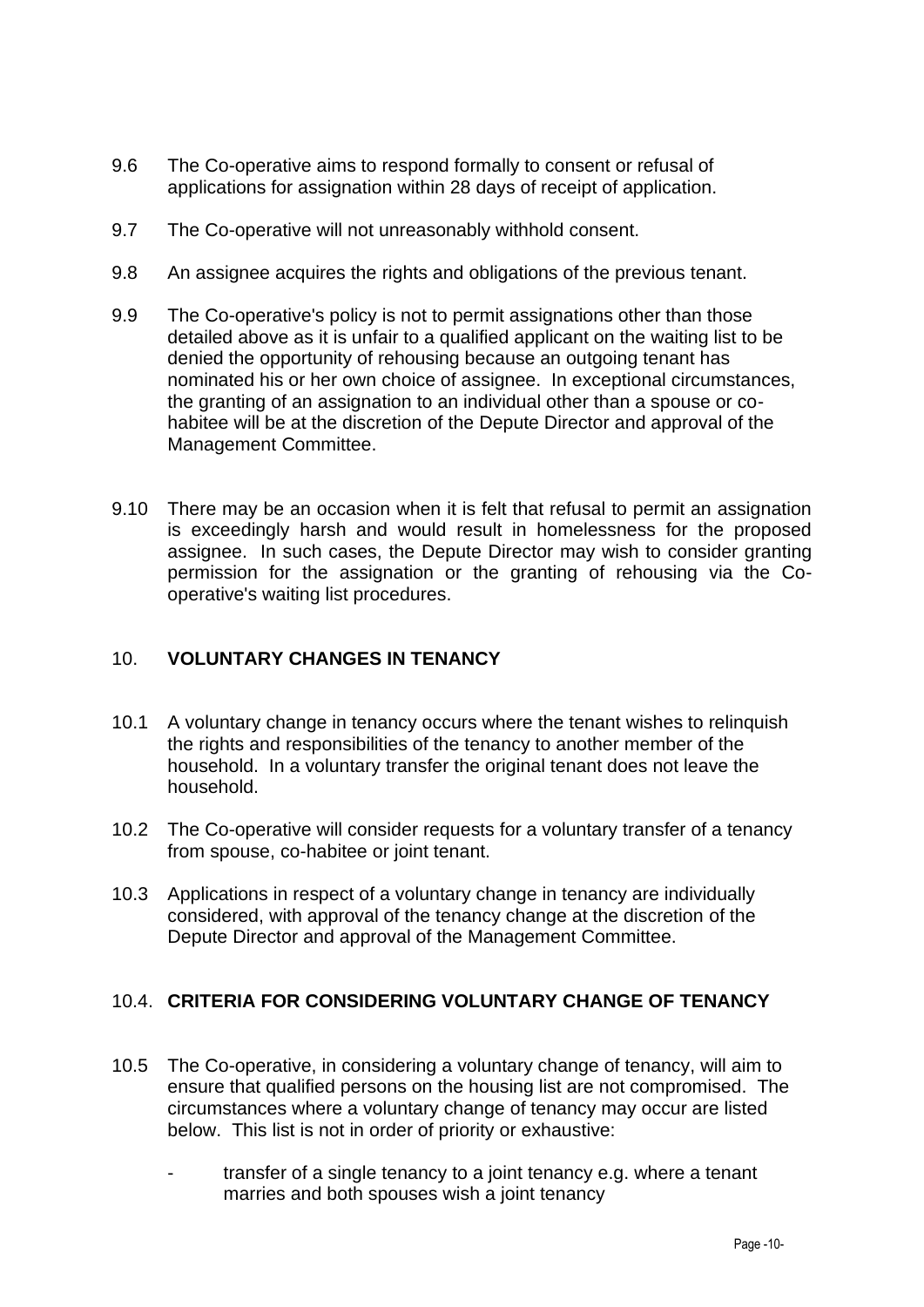- transfer of a tenancy to an adult child will not normally be considered as they would normally succeed to the tenancy; if this is requested, the dangers of an adult child evicting the original tenant will be explained
- transfer of tenancy from spouse or co-habitee to spouse or co-habitee e.g. where a spouse or co-habitee is hospitalised or imprisoned or unable for health reasons to sustain the tenancy
- transfer of a tenancy to another member of the household e.g. where the tenant loses the ability to manage their own affairs

## 11. **TENANCY SUBLETTING**

- 11.1 Tenants can apply to sublet all of part the tenancy which requires consent from DHC. Section 12 (2) of the Housing (Scotland) Act 2014 requires that that applicant must:
	- have been the tenant of the house throughout the 12 months immediately before applying for written permission to sublet the home, or
	- if you they not the tenant throughout the whole of that period, the house must have been their only or principal home during those 12 months; and the tenant must have told us that you were living there prior to the start of those 12 months.
- 11.2 The Co-operative will not unreasonably refuse permission for subletting or a request for taking in a lodger. Written permission must be obtained by the tenant or joint tenants requesting to either sublet the property or take in a lodger. The tenant or joint tenants must have occupied the property as their only or principal home throughout the period of 12 months ending with the date of the application to Drumchapel Housing Co-operative for consent to sublet.
- 11.2 The tenant or lodger will be deemed as a qualifying occupier.
- 11.3 That the subtenant or lodger becomes a member of the Co-operative.
- 11.4 The Co-operative will refuse consent to subletting or the taking in of a lodger on the following grounds:
	- 1. The criteria at 21.1 is not met.
	- 2. An order for Recovery of Possession of the property may be made against the tenant.
	- 3. If the Co-operative suspects that a payment is being made to the tenant in regard to rent or a payment given as a security for a subtenant obligations in regard to utilities supply or other domestic supplies has been received by the tenant in consideration of the subletting or lodger.
	- 4. If the consent would lead to overcrowding.